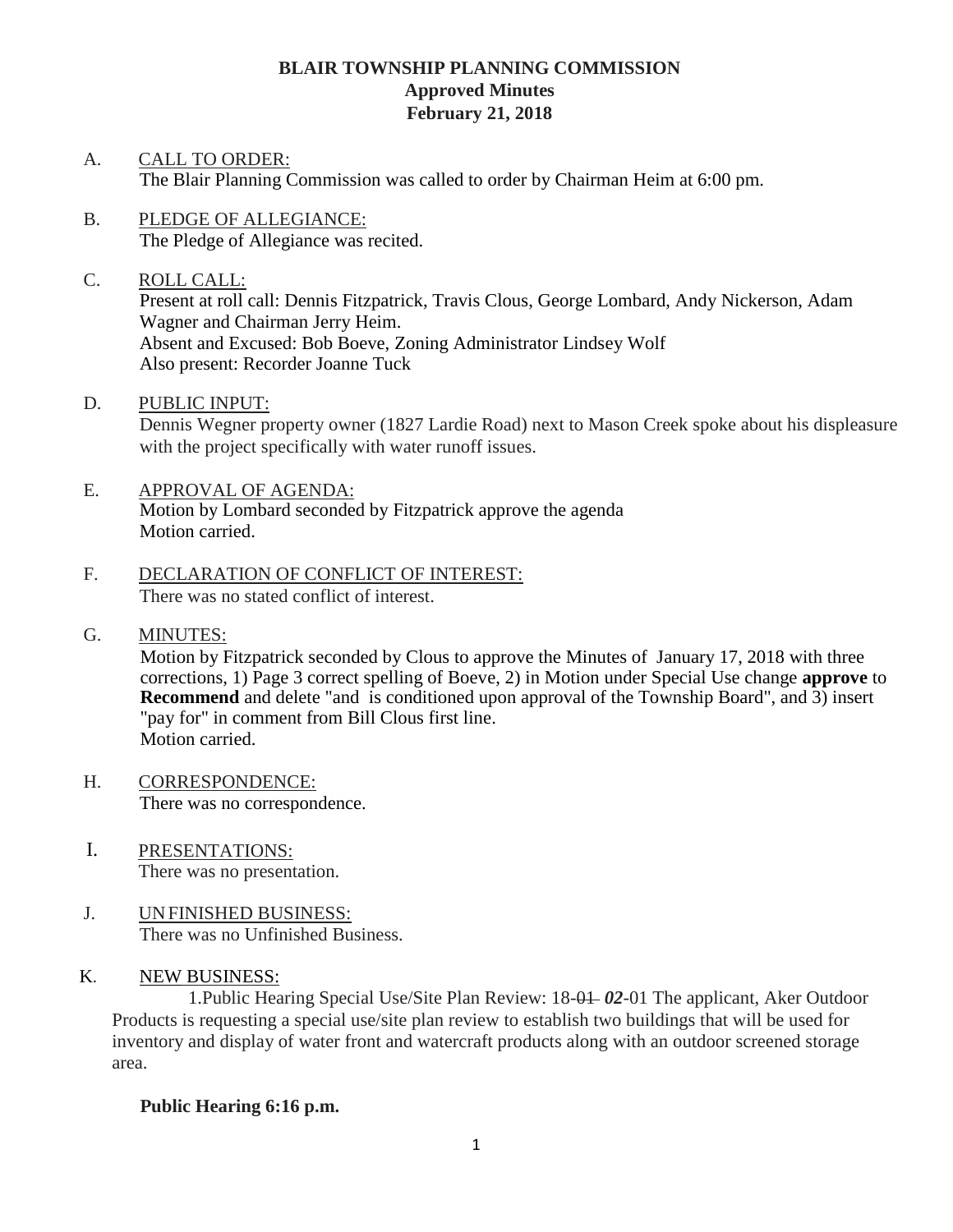Applicant Representative Bill Crain, Crain Engineering presented for the applicant Aker Outdoor. The location of the site is located in the Chums Village Commerce Unit 1 and 2. W. Commerce and Village Park Dr. The request is for a 2 building facility. One building will be an office area and display area. The other building will be a cold storage building also tying into the outdoor. Maintain storm water by north and south basins. Access will be off W. Commerce and one on Village Park Dr. Preliminary approval is be GT Road Commission and Soil Erosion. There is a new plan showing a path from West Commerce along the South property line to the West property line. The plan shows. Landscaping will be done along West Commerce and Village Park to meet the requirements. On site lighting will be for security reasons and meeting the ordinance. Very little parking will be supplied for the office area. The site will utilize public water and sewer. there were 2 parcels and have now been combined into 1 parcel called Unit 1. Basic elevation has been provided. That is an overall of the proposal. The Master Deed is being revised and at the attorney's office being recorded. Screening of the storage area will have an 8 foot tall solid fence to encompass the outdoor storage area.

## **Staff**

Staff was not present to give her findings and recommendations on the site plan, however, she left comments on her report: Lots 1 and 2 were combined to accommodate this development through an administrative review process. A new site plan and amendment to the Master Deed is required to officially combine these lots.

Site plan to be reviewed under Section 18.38 Sales Rooms, Rental Facilities, and/or Sales Lots for New and/or Used Recreation Vehicles, Trailers and Section 18.34 Open Storage Areas and Section 10.04 #10 Sales rooms sales lots

Concern was addressed about the height of the fence and it was addressed by Crain. Lots 1 & 2 are combined and the Master Deed is being revised and at the attorney's office being recorded. Once recorded it will be provided to the Zoning Administrator.

Planning Commission had no further questions of the applicant.

## **Public Comment**

There was no questions from the public.

## **Hearing closed at 6:28 p.m.**

**Discussion** by Planning Members in Standards of Approval 22.04. There were no concerns that the Site plan met the standards.

Special Use

*Motion by Fitzpatrick and supported by Lombard to recommend to the Township Board to approve Special Use 18-02-01 as presented as it meets the Standards of Approval in Section 22.04 a-g of the Blair Township Zoning Ordinance . Roll Call Vote: All yeas*

## Site Plan

*Motion by Fitzpatrick and supported by Clous to approve Site Plan 18-02-01 as it meets the Standards of Approval in Section 21.03, 1-11 and is a use permitted in the CM District of the Blair Township Zoning Ordinance and is conditioned upon approval by the Blair Township Board.*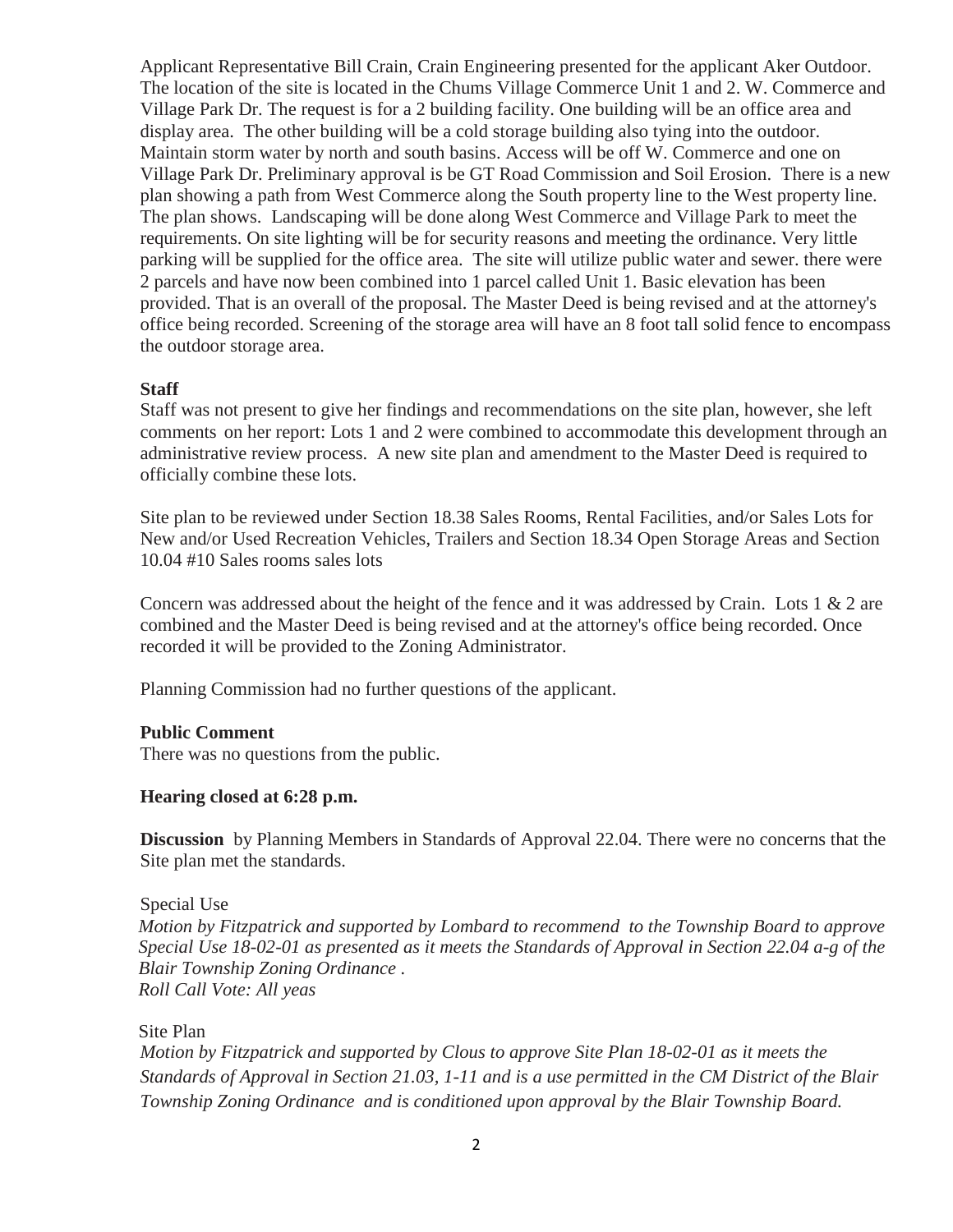## *Roll Call Vote, All yeas*

**2. Site Plan Review** Windward Group SPR18-02-01 The applicant, the Windward Group, is requesting a site plan review to establish a 300+ unit manufactured home community.

The applicant representative Joel Reb, and Marc McKellar II, presented the proposed 319 manufactured double wide community homes with rental rates of \$1,000 to \$1,400 site plan. It will be called "The Village at Mason Creek". 1/4 south of Blair Townhall Road on the west side. It is a high amenity gated community. They are not interested in being a typical mobile home park. It will be a desirable place for families and mature renters. The applicant showed photos of the type of community and how it would look in Phase I and the amenities with 350 sq ft Clubhouse with exercise facility equipment room, game room , sales office, locker room for pool and hot tub for seasonal use, basketball court, pickle ball court, dog park and with DEQ approval a walking trail on the south edge of the property. Pictures of other communities was shown with the porches, garages, landscaping, interiors, outdoor play area, hot tub. Each home will have its own shed. It is 100%. No other homes can be moved into the community. Funding will be established for replacements. Half will have front porches. Visitor parking will be provided as per LARA code. The homes are rental only. No age limits but there is a target group. The tax will provide approximately \$150,000 in annual tax revenue to the township.

Full irrigation will be included. Lot sizes will be larger than what is required. Fully landscaped common areas. Community has control over lawn, snow, lighting. Security gates will require vehicles to stop.

Target market is families and 55+.

Planning Commission questions.

DEQ cannot address without a formal application. Doing the storm water design the water retention as it is, is sufficient. The basins will be placed where the experts state will be appropriate.

Licensing and Regulatory under LARA give the land use permits and require state agencies to make final determination on what will be allowed in a mobile home park. Local standards will be met and exceeded. Water retention will be addressed later.

42" round footings on block is how the new homes are placed. Goal is for property nearby to park snowmobiles, boats etc. Each lot will have 2 parking spots. Each home is built to manufactured code and each are titled but are rental only. There will be no age limit on renting keeping in line with the Fair Housing Act.

Staff Report Section 9.03 Manufactured Home Park Number 2

Staff comments on Standards of Approval 21.03 Items 1-11.

1. Will the proposed development be detrimental to the adjacent properties or the surrounding neighborhood? "A notice of Coverage/determination from DEQ has not yet been obtained as determined by Soil Erosion. I cannot tell you at this point in time if the proposed project is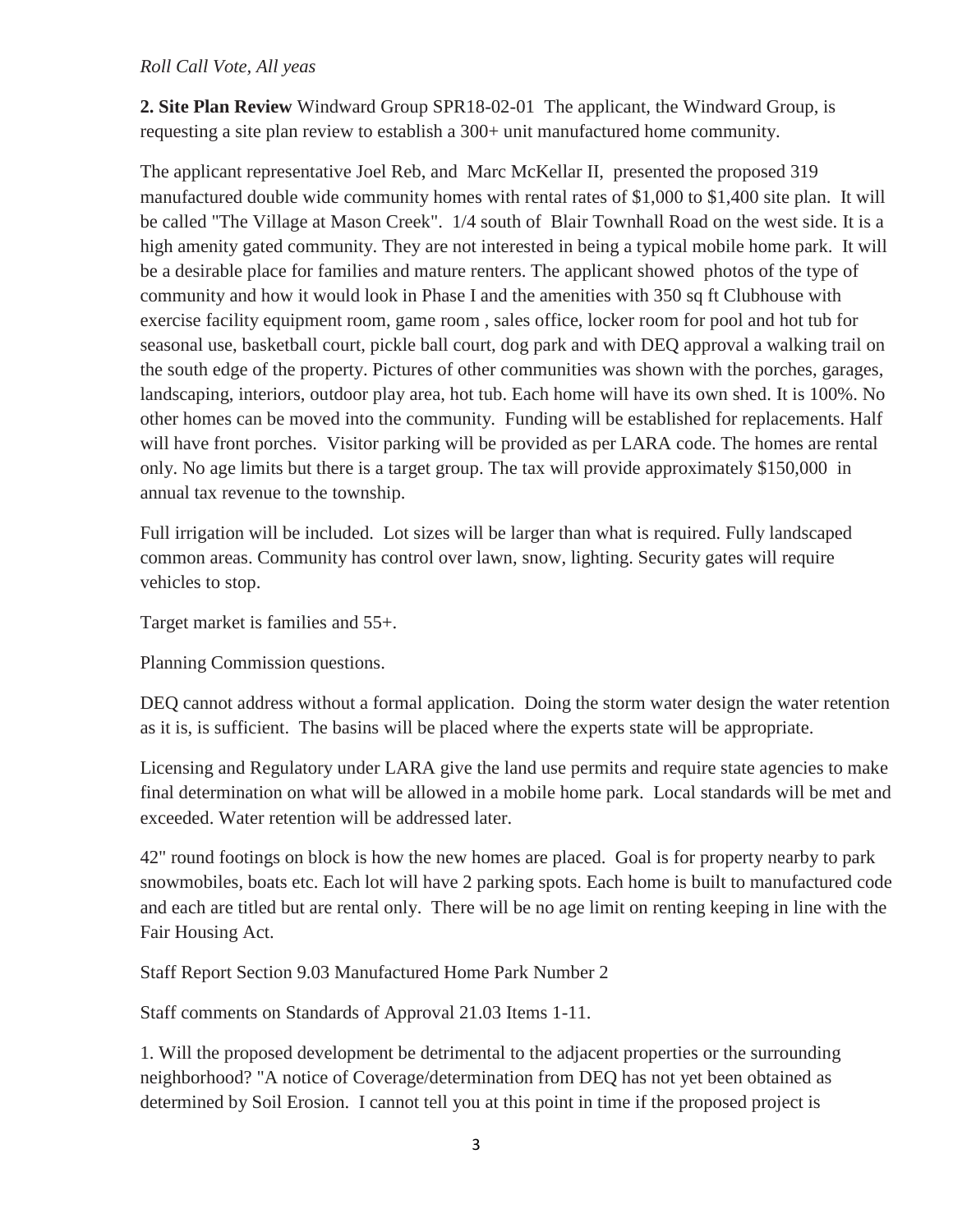considered detrimental."

The Planning Commission Chair asked of the applicant if LARA has control why is the Planning Commission asked to approve it? LARA requires approval under the DEQ for the wetlands and local government for County Soil and Erosion. McKellar listed the areas in which LARA overrides the local government in the following: in 21.02 LARA regulates 3e, G,I, part of H, K, L, N, and Landscaping. Each was discussed and answered who is the approving agency.

2. Proper relationship between driveways, service drives, highway and parking area to provide safe vehicular and pedestrian traffic. "Determination from MDOT received (right turn lane and passing flare required)-have not received determination from GTC Road Commission in regards to access from Meadow Woods Drive and Plainfield Court."

3. The Structures, parking areas, and fences will have no adverse effects on adjacent properties.

4. Required screening is included on the site governed by LARA. Have asked developer to supply additional screening along the northern portion of the development.

5. As many natural landscaping features as possible will be retained.

6. The proposed development will be service by public water and sewer (TBD: under review by Township Engineer)

7. All buildings are arranges to permit emergency vehicle access.

8. A review has been completed and acknowledged by Soil Erosion and Fire Department.

9. Current site plan meets requirements.

10. The property has adequate frontage for the current service drive and all drives will be maintained as they presently are.

11. There are currently no neighborhood improvement or redevelopment plans adopted by the Township for this location.

Manufactured Homes Parks are governed by LARA (Licensing and Regulatory Affairs) per a conference call with Stan Kopek, LARA Plan Reviewed. For this development LARA will regulate precedence over the Blair Township Zoning Ordinance:

- Private roads (width)
- Lighting
- The CM area and facilities/amenities are considered part of the community as a whole
- Landscaping standards
- Open space requirements (will exceed our current requirements)
- Buildings heights and setbacks

Future trail will be regulated by the DEQ.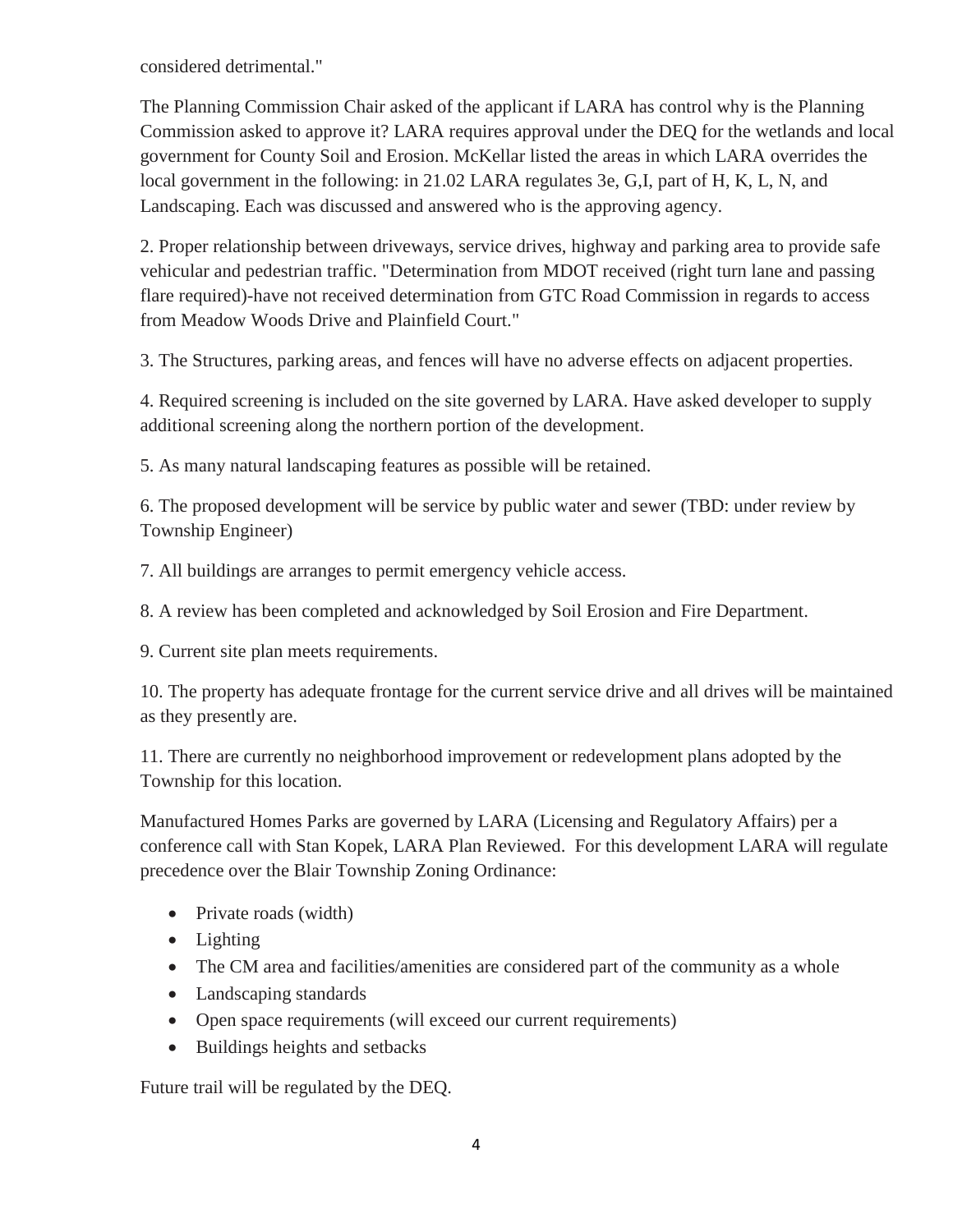Fire Department has reviewed the plan. Hammerheads met size. Fire hydrants located to the fire department approval.

# **Public Comments**:

Carl Kucera asked if the project will be hooked into the Blair sewer system? If over 10,000 gals a day it becomes a sewer system. There is not an answer yet.

Dennis Wegner clarified the plan for snow removal, the water retention ponds and explained the water fills his retention ponds and his feeling is that the current project will over task the property with the project. Bob O'Brien of Gourdie Fraser explained how the water runoff amount is determined and how the water is controlled. He said there are several options.

George Lombard also spoke on concern of the north edge property owners. The buffering between them will be trees.

## **Site Plan**

*Motion by Lombard and supported Fitzpatrick by to approve Site Plan 18-02-01 with the following conditions: Applicant shall provide zoning administrator all applicable permits and approvals required for the site plan pursuant to the Blair Township Zoning Ordinance and The Mobile Home Commission Act that are applicable under the Blair Township Zoning Ordinance as it meets the Standards for Approval in Section 21.03, 1-11 and is a use permitted in the CM and Mobile Home District.* 

*Roll Call, All yeas*

Welcome to new Planning Member Adam Wagner.

# REPORTS:

- 1.) ZONING ADMINISTRATOR
- 2.) TOWN BOARD REPRESENTATIVE-hired Rhemann Robson

3.) ZONING BOARD OF APPEALS REPRESENTATIVE No report.

4.) TRAILS There is no information for Trails.

## M. ANY OTHER BUSINESS:

1. Master Plan

Travis Clous prepared updates on the existing zoning to create the future zoning map as following:

- 1. Labelled future land use
- 2. Impacted areas
- 3. Added mining (extracation)
- 4. public areas-change to municipal

Section 2 has a red area and that is likely where the county tower is. It is not public land.